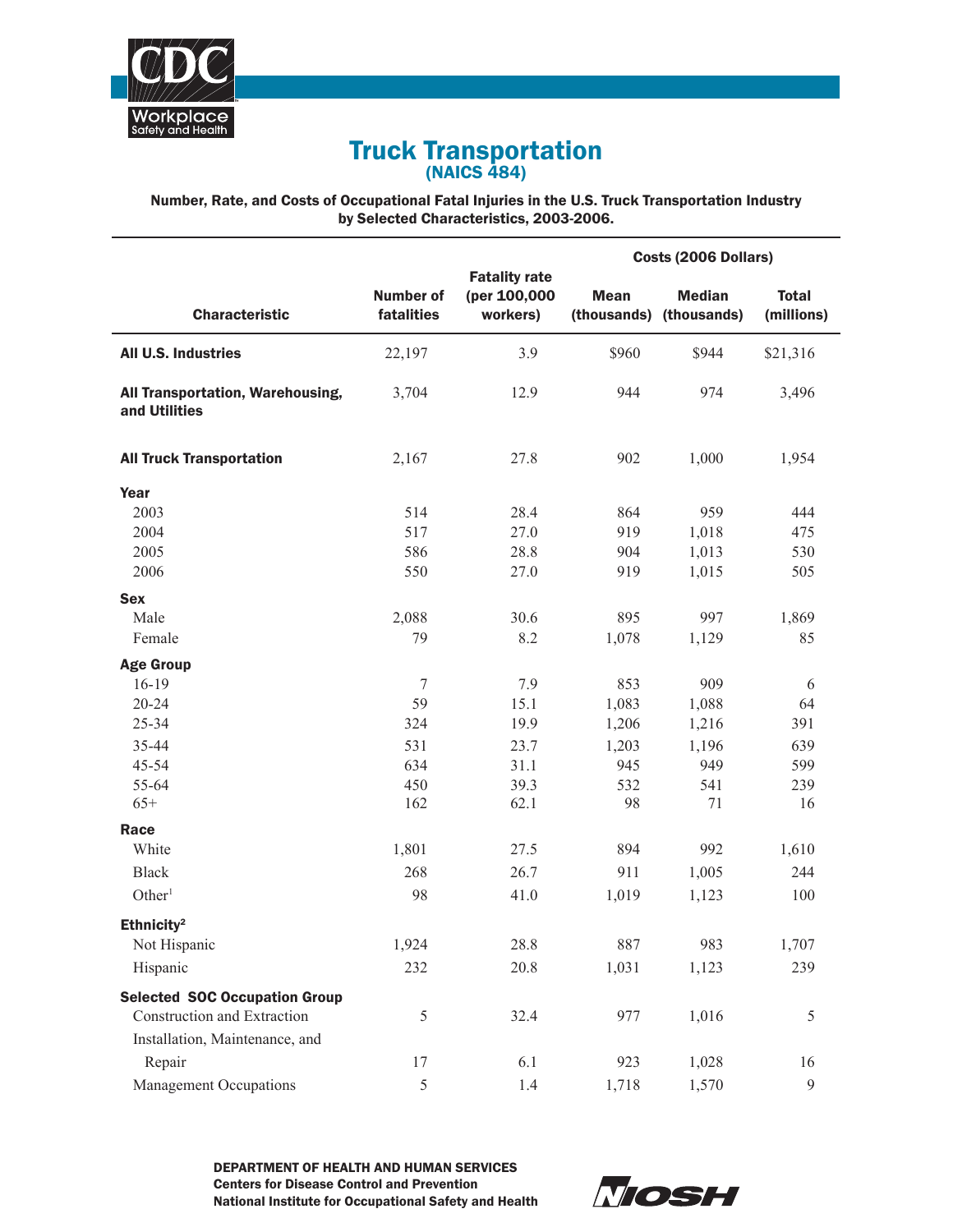

# **Truck Transportation (continued)** (NAICS 484)

Number, Rate, and Costs of Occupational Fatal Injuries in the U.S. Truck Transportation Industry by Selected Characteristics, 2003-2006.

|                                       |                                |                                                  | Costs (2006 Dollars) |                                          |                            |
|---------------------------------------|--------------------------------|--------------------------------------------------|----------------------|------------------------------------------|----------------------------|
| <b>Characteristic</b>                 | <b>Number of</b><br>fatalities | <b>Fatality rate</b><br>(per 100,000<br>workers) | <b>Mean</b>          | <b>Median</b><br>(thousands) (thousands) | <b>Total</b><br>(millions) |
| Office and Administrative             | 6                              | 0.8                                              | 1,019                | 1,095                                    | 6                          |
| Support                               |                                |                                                  |                      |                                          |                            |
| Production                            | 5                              | 9.1                                              | 926                  | 1,069                                    | 5                          |
| Transportation and Material           |                                |                                                  |                      |                                          |                            |
| Moving                                | 2,120                          | 35.0                                             | 899                  | 998                                      | 1,906                      |
| <b>Selected Event or Exposure</b>     |                                |                                                  |                      |                                          |                            |
| 02 Struck by object                   | 132                            | 1.7                                              | 841                  | 898                                      | 111                        |
| 03 Caught in or compressed by         |                                |                                                  |                      |                                          |                            |
| equipment or objects                  | 48                             | 0.6                                              | 902                  | 1,047                                    | 43                         |
| 11 Fall to lower level                | 58                             | 0.7                                              | 528                  | 466                                      | 31                         |
| 13 Fall on same level                 | 11                             | 0.1                                              | 756                  | 714                                      | $8\,$                      |
| 31 Contact with electric current      | 10                             | 0.1                                              | 894                  | 1,001                                    | $\mathbf{9}$               |
| 32 Contact with temperature           |                                |                                                  |                      |                                          |                            |
| extremes                              | 9                              | 0.1                                              | 983                  | 970                                      | $\mathbf{9}$               |
| 34 Exposure to caustic, noxious, or   |                                |                                                  |                      |                                          |                            |
| allergenic substances                 | 36                             | 0.5                                              | 1,025                | 1,108                                    | 37                         |
| 38 Oxygen deficiency, n.e.c.          | 6                              | 0.1                                              | 1,122                | 1,192                                    | 7                          |
| 41 Highway accident                   | 1,544                          | 19.8                                             | 920                  | 1,019                                    | 1,420                      |
| 42 Nonhighway accident, except        |                                |                                                  |                      |                                          |                            |
| rail, air, water                      | 17                             | 0.2                                              | 813                  | 841                                      | 14                         |
| 43 Pedestrian, nonpassenger struck    |                                |                                                  |                      |                                          |                            |
| by vehicle, mobile equipment          | 162                            | 2.1                                              | 874                  | 931                                      | 142                        |
| 44 Railway accident                   | 44                             | 0.6                                              | 868                  | 975                                      | 38                         |
| 51 Fire--unintended or uncontrolled   | 7                              | 0.1                                              | 1,036                | 1,028                                    | 7                          |
| 52 Explosion                          | 10                             | 0.1                                              | 946                  | 970                                      | 9                          |
| 61 Assaults and violent acts by       |                                |                                                  |                      |                                          |                            |
| person(s)                             | 24                             | 0.3                                              | 988                  | 1,075                                    | 24                         |
| 62 Self-inflicted injury              | 32                             | 0.4                                              | 1,031                | 1,131                                    | 33                         |
| <b>Selected Source of Injury</b>      |                                |                                                  |                      |                                          |                            |
| 07 Chemical products--general         | 32                             | 0.4                                              | 1,081                | 1,115                                    | 35                         |
| 11 Containers--nonpressurized         | 12                             | 0.2                                              | 903                  | 979                                      | 11                         |
| 13 Containers--variable restraint     | 14                             | 0.2                                              | 792                  | 820                                      | 11                         |
| 16 Skids, pallets                     | 5                              | 0.1                                              | 683                  | 726                                      | $\mathfrak{Z}$             |
| 32 Construction, logging, and         |                                |                                                  |                      |                                          |                            |
| mining machinery                      | 9                              | 0.1                                              | 944                  | 1,046                                    | 8                          |
| 34 Material handling machinery        | 5                              | $0.1\,$                                          | 291                  | 118                                      | 1                          |
| 41 Building materials--solid          |                                |                                                  |                      |                                          |                            |
| elements                              | 37                             | 0.5                                              | 901                  | 1,049                                    | 33                         |
| 42 Fasteners, connectors, ropes, ties | 10                             | 0.1                                              | 912                  | 1,073                                    | $\mathbf{9}$               |

DEPARTMENT OF HEALTH AND HUMAN SERVICES Centers for Disease Control and Prevention National Institute for Occupational Safety and Health

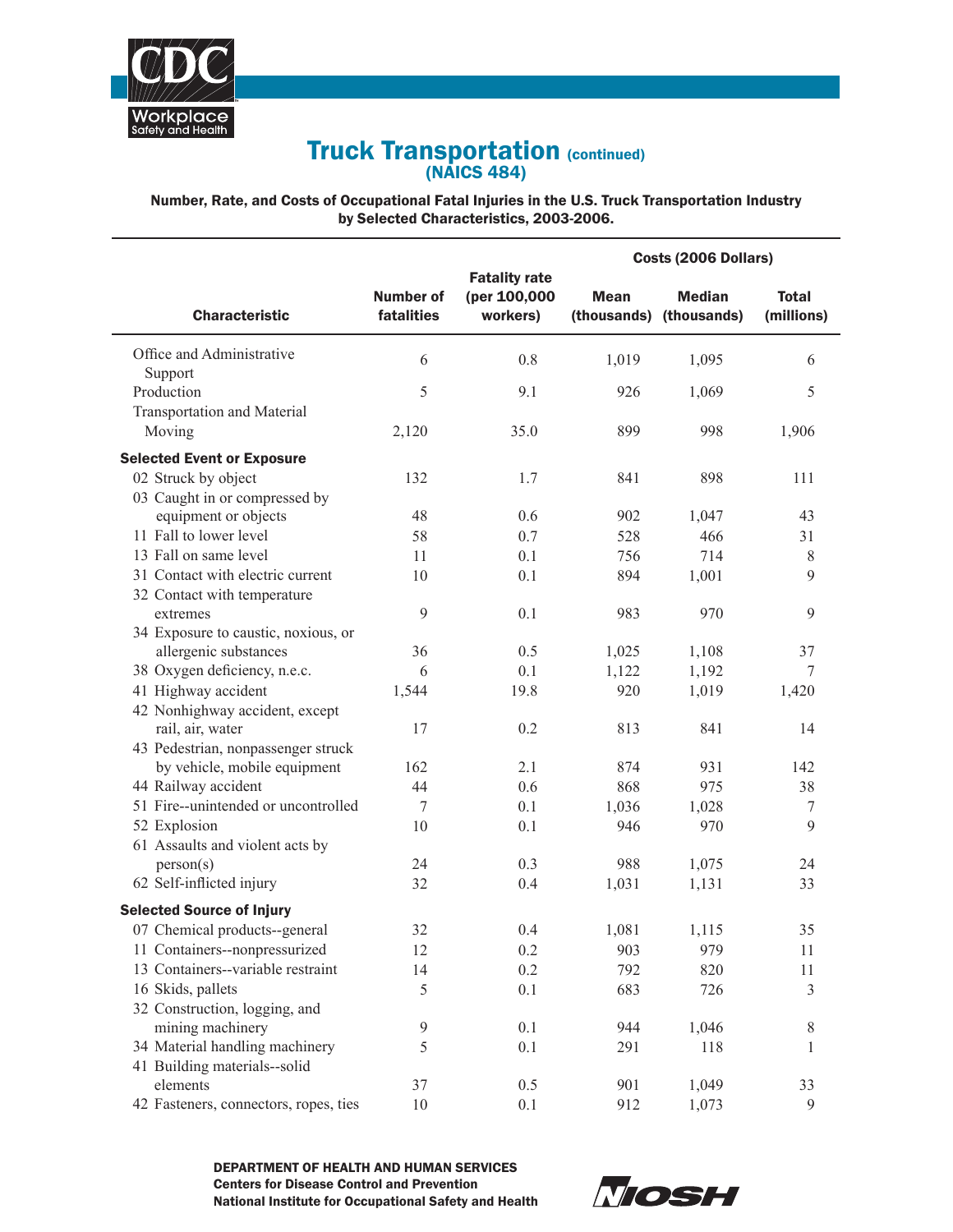

# **Truck Transportation (continued)** (NAICS 484)

## Number, Rate, and Costs of Occupational Fatal Injuries in the U.S. Truck Transportation Industry by Selected Characteristics, 2003-2006.

|                                                                         |                         |                                                  | Costs (2006 Dollars) |                                          |                            |  |
|-------------------------------------------------------------------------|-------------------------|--------------------------------------------------|----------------------|------------------------------------------|----------------------------|--|
| <b>Characteristic</b>                                                   | Number of<br>fatalities | <b>Fatality rate</b><br>(per 100,000<br>workers) | <b>Mean</b>          | <b>Median</b><br>(thousands) (thousands) | <b>Total</b><br>(millions) |  |
| 44 Machine, tool, and electric parts<br>48 Vehicle and mobile equipment | 7                       | 0.1                                              | 981                  | 1,012                                    | 7                          |  |
| parts                                                                   | 9                       | 0.1                                              | 864                  | 951                                      | 8                          |  |
| 5* Persons, plants, animals, and<br>minerals                            | 13                      | 0.2                                              | 643                  | 739                                      | 8                          |  |
| 62 Floors, walkways, ground                                             |                         |                                                  |                      |                                          |                            |  |
| surfaces                                                                | 74                      | 0.9                                              | 632                  | 644                                      | 47                         |  |
| 82 Highway vehicle, motorized                                           | 1,836                   | 23.6                                             | 913                  | 1,015                                    | 1,675                      |  |
| 85 Plant and industrial powered                                         |                         |                                                  |                      |                                          |                            |  |
| vehicles, tractors                                                      | 20                      | 0.3                                              | 962                  | 969                                      | 19                         |  |
| Ammunition<br>91                                                        | 31                      | 0.4                                              | 1,007                | 1,084                                    | 31                         |  |
| 93 Atmospheric and environmental                                        |                         |                                                  |                      |                                          |                            |  |
| conditions                                                              | 12                      | 0.2                                              | 890                  | 926                                      | 11                         |  |

NOTE: Asterisks denote a summary level code not assigned to individual cases.

1 This category includes all other races, such as American Indian and Asian, as well as unknown or missing races.

2 Numbers are not reported for "unknown", "not classified" or "not reported" categories.